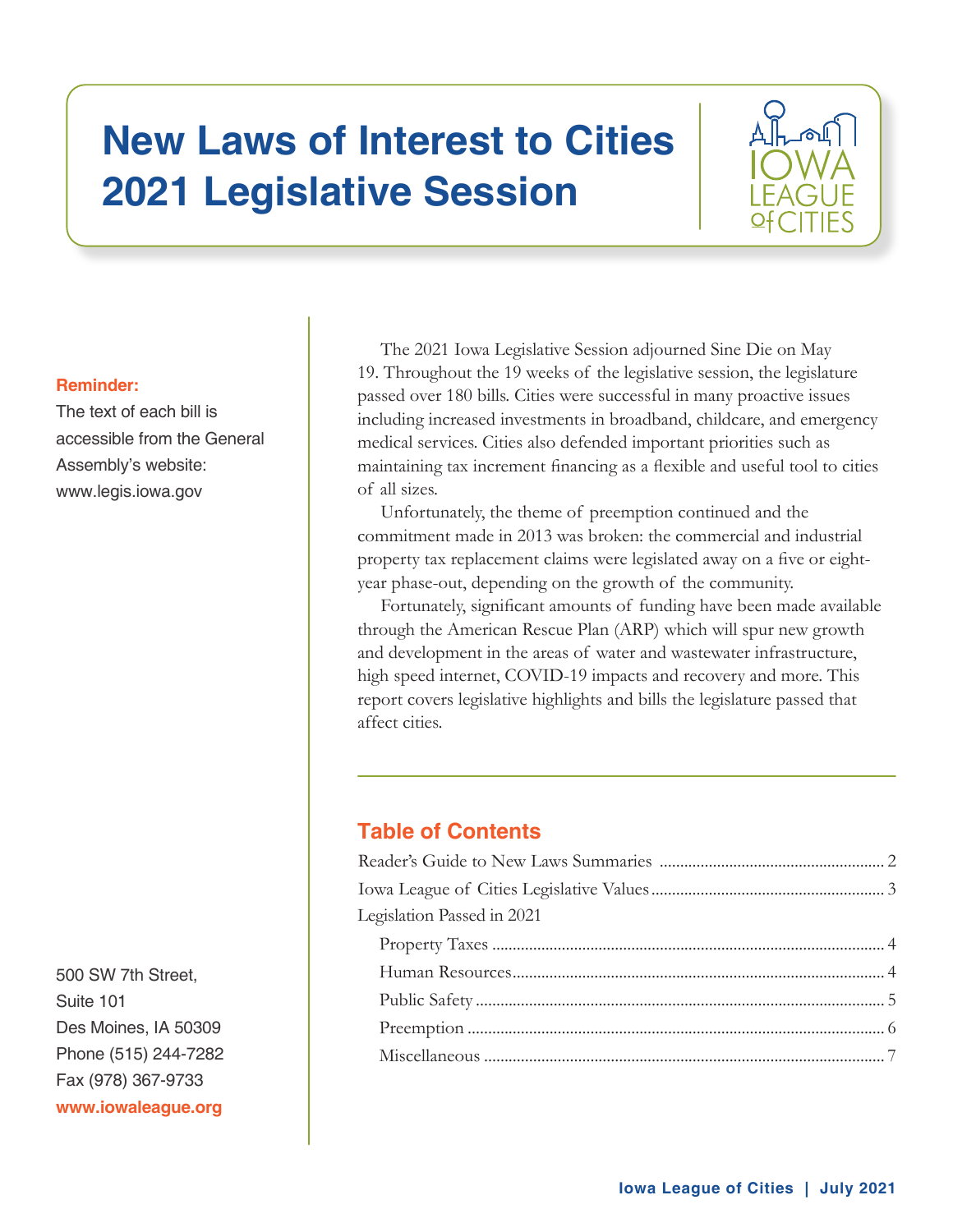# <span id="page-1-0"></span>**Reader's Guide to New Laws Summaries**

This Special Report outlines legislation passed during the 2021 legislative session that affects cities and is categorized in subject areas for easier reading. The sample entry below explains what type of information this report contains.

*Note: The report is intended as a reference guide to new laws that may interest your community. This report should not act as a substitute for the actual final enrolled legislation, nor should it substitute for advice from an attorney.*

Indicates the bill number and the League's title for the bill. HF means the bill originated in the House and SF means the bill originated in the Senate.

**HF123** | Bill Name

Indicates the Section or Chapter in the *Code of Iowa* that has been amended.

This is where a description of the bill would be, along with an explanation of how it impacts city governments. *Amends Section 12A.3 | Effective February 10, 2021.* 

enrolled bill.



The digest provides information on the entire bill or a portion of the legislation that impacts cities. Note that a "Section" reference here refers to sections of the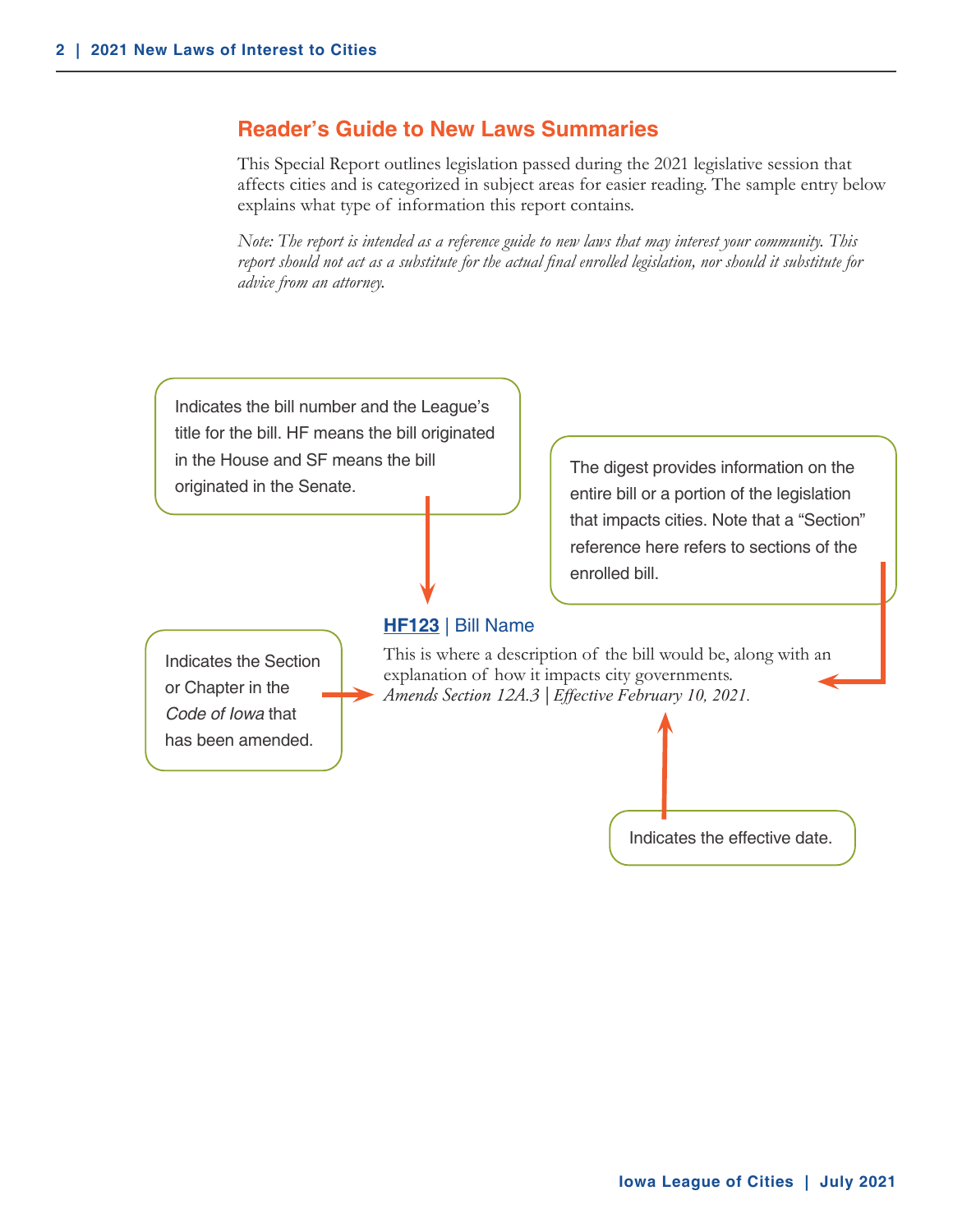## <span id="page-2-0"></span>**Legislative Values**

Legislative Values are more than just annual priorities. They are intended to represent what cities and the officials that govern them need, want, and expect to meet the challenges of their communities. Developed over time, they are reviewed before each General Assembly, which span two legislative sessions. The values below were reviewed by the Legislative Policy Committee, ratified by the Executive Board on August 13, 2020, then presented to and approved by League members at the League's Annual Conference on September 18, 2020.

# **Cities across the state value...**

#### **Local Control**

Home Rule is the right to make local decisions at the local level – where decisions are made closest to those affected and can be tailored to fit unique conditions, needs, and concerns free from state interference.

#### **Public Safety**

Safety is essential to the health, stability, and vitality of communities. Cities must have the human and economic resources, tools, and technology to provide appropriate public safety services for their communities and citizens.

#### **Infrastructure**

Iowa's infrastructure is in need of repair and upgrade. It is vital that cities of all sizes have the resources to meet the infrastructure, technology, and human needs necessary to connect, transport, and grow.

#### **Financial Stability**

The commitment to reimburse local governments for lost resources due to state action must be maintained to prevent an increased burden on property tax payers or a reduction in city services. Mandates imposed on local governments must include appropriate funding mechanisms. Local governments need diversified revenue options that are fair and related to cost drivers.

#### **Economic Development**

Maintaining the flexibility of economic development tools is essential for economic growth in cities of all sizes and is vital to the success and advancement of the State of Iowa and its economy. Iowa needs more tools and funding to promote quality of life, community vitality, economic development, and to address housing needs.

**Like our membership, the Iowa League of Cities is a non-partisan, service oriented organization that does not participate in elections, make campaign contributions, or have a political action committee (PAC).**

# **Gubernatorial Disaster Proclamations**

*Code of Iowa* Chapter 29C.6 gives the Governor of Iowa the power to proclaim a state of disaster emergency. Due to COVID-19, Governor Reynolds issued numerous declarations, most of which granted much needed flexibility to communities to respond to the public health emergency. Those proclamations and their impacts on city administration and regulation are temporary, and therefore are not summarized or listed below. For a full list of proclamations, visit HomelandSecurity.iowa.gov > Disasters > Disaster Proclamations.

IOWA LEAGUE **of**CITIES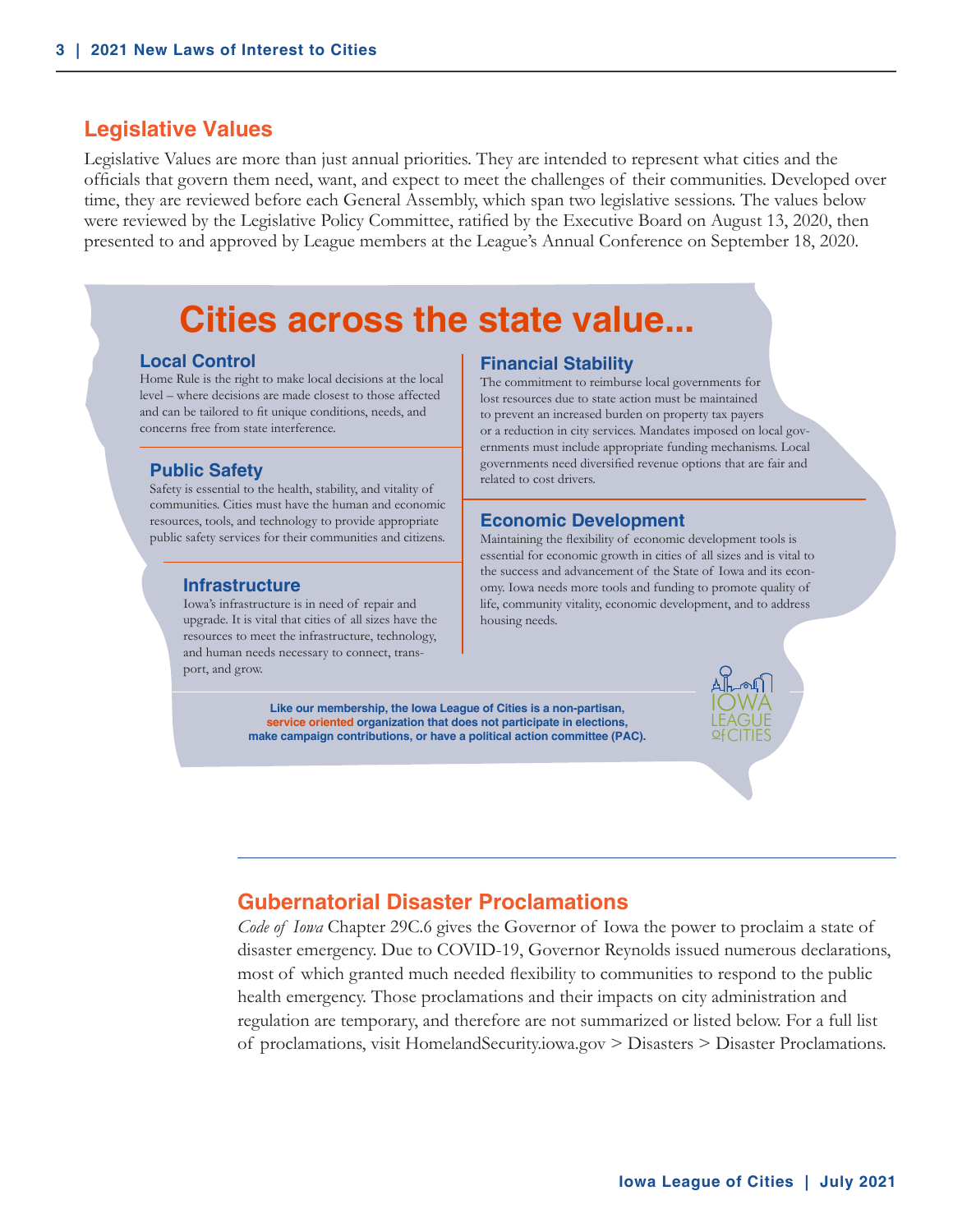# <span id="page-3-0"></span>**Legislation Passed In 2021**

#### **Property Taxes**

#### **HF 418** | Iowa Department of Revenue clean up

Removes references to multi-residential property classification from Iowa Code. Creates a new definition that references property that was formerly classified as multi-residential for the purposes of abatement schedules and Self Supported Municipal Improvement Districts (SSMIDs).

*Amends Chapter 386, 404, 441 and 558 | Effective January 1, 2022*

#### **SF 619** | Backfill, elderly property tax credit, omnibus property tax relief

Phases out the commercial and industrial property tax replacement claims, known as the backfill, in either five or eight years, depending on valuation growth. Implements a new tax credit for certain senior citizens funded through property tax revenue reduction. Alters mental health funding and various other property tax alterations. *Amends Chapter 2, 15, 25B, 422, 428A, and 441 | Multiple effective dates*

#### **Administration**

#### **HF 283** | Defrauding an employer administered drug test

Creates the crime of defrauding a drug test offered by employers. Prohibits the sale and marketing of devices and products which are used to defraud drug tests. *Creates Chapter 715A | Effective July 1, 2021*

#### **HF 495** | Street Financial Report date change

Changes the date cities must submit the Street Financial Report to the Iowa Department of Transportation. The date was previously September 30 and is changed to December 1. *Amends Chapter 312 | Effective July 1, 2021*

#### **HF 390** | Notice of discontinuing fluoridation in public water supply

Requires the owner of a public water supply to notify all customers of a discontinuing of fluoridation at least 90 days prior to taking that action. *Amends Chapter 135 | Effective July 1, 2021*

#### **SF 568** | Election law changes

Makes changes to election laws that include signature requirements for some cities. *Amends Chapter 45 | Multiple effective dates*

**Public Safety**

#### **HF 761** | Local fire protection grant fund

Allows the Local Fire Protection Grant fund to be utilized for the purchase of protective equipment for the purpose of responding to fireworks related calls. *Amends Chapter 100 | Effective July 1, 2021*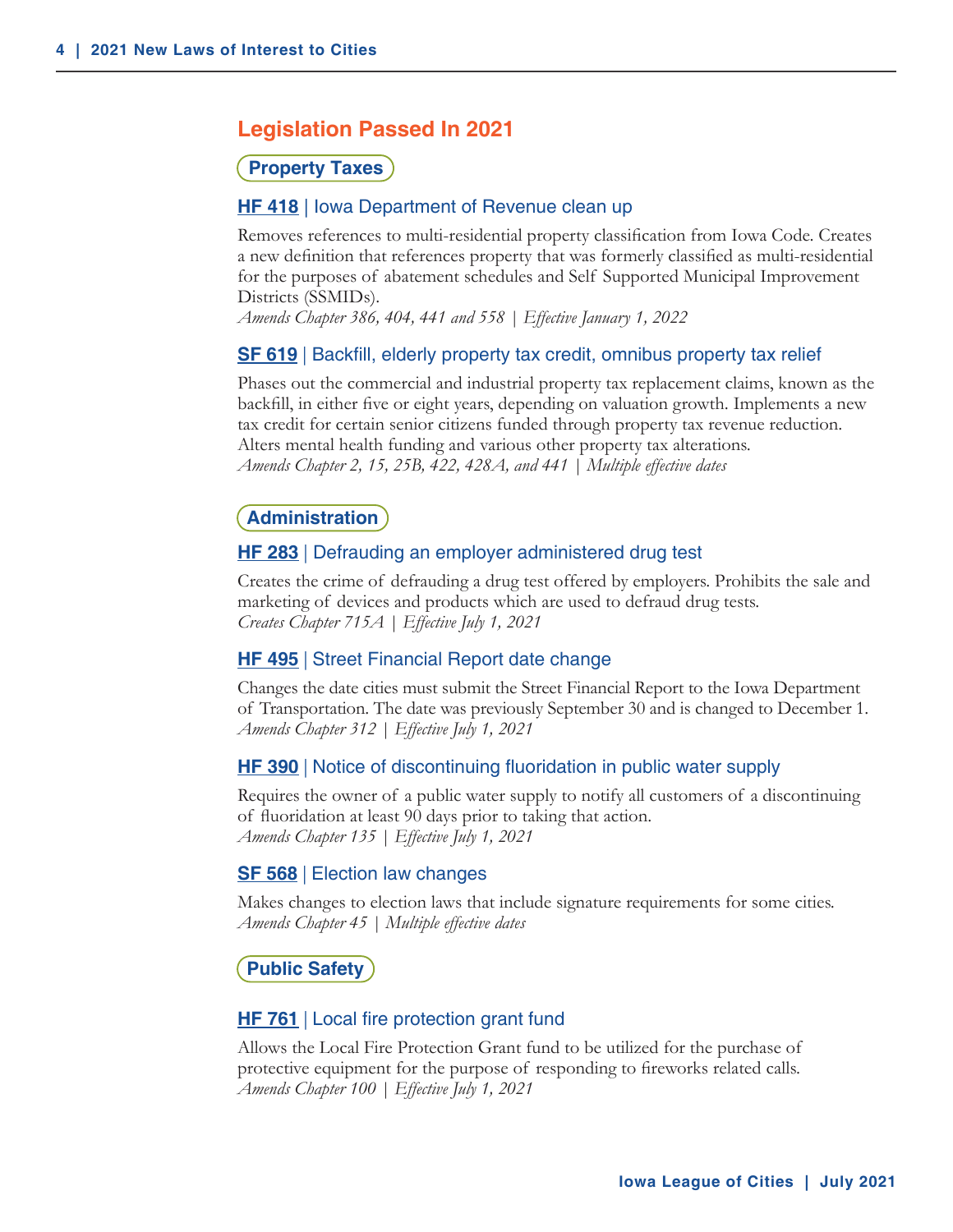#### <span id="page-4-0"></span>**HF 654** | Emergency vehicle lighting

Makes alterations to which emergency vehicles are allowed to have specific colors of flashing or oscillating lights. Requires some emergency vehicles to have certain technology if they are purchased after the effective date of the bill. *Amends Chapter 321 and 805 | Effective May 10, 2021*

#### **SF 615** | Emergency medical service districts and levy

Authorizes an additional emergency medical service levy in emergency medical service districts if the initial levy is inadequate, and voters approve it through a referendum. Allows counties to declare emergency medical services to be essential and provides an additional levy authority. Authorizes Local Option Sales and Service Tax (LOSST) revenue to be used for providing emergency medical services. *Amends Chapter 357G and 423B | Effective July 1, 2021*

#### **SF 342** | Public safety omnibus

Codifies qualified immunity, creates and enhances penalties for assaulting or harassing an officer, allows for the redaction of certain identifiable information on county assessor internet sites for peace officers. Creates the "Brady-Giglio" interim study committee with the intent of studying a statewide "Brady-Giglio" list. Withholds state funds for cities that attempt to not enforce state laws. Prevents a city from prohibiting an officer from carrying a firearm.

*Amends Chapter 9E, 27B\*, 80F, 97A, 400, 669, 670 and 724 | Multiple effective dates*

#### **Preemption**

#### **HF 889** | Banning COVID-19 "passport"

Prohibits a business or governmental entity from requiring a customer, patron, client, patient, or other person invited onto the entity's premises to furnish proof of receiving COVID-19 vaccination. Prevents governmental entities from including COVID-19 vaccination status on identification. Prevents state dollars from flowing to entities that violate this new regulation.

*Creates Chapter 27B\* | Effective May 20, 2021*

#### **SF 252** | Source of income for rental preemption

Prevents a city from banning a landlord from refusing to lease or rent to a person because of that person's use of a federal housing choice voucher. Allows ordinances in effect that currently ban this practice to remain in effect until January 1, 2023. *Amends Chapter 331 and 364 | Effective April 30, 2021*

#### **HF 555** | Propane and natural gas preemption

Prevents a city from adopting or enforcing an ordinance which would intentionally or effectively restrict, impede, regulate, or prohibit the sale of natural gas or propane. Grandfathers in existing zoning ordinances which regulate propane marketer or retail propane dispenser.

*Amends Chapter 331 and 364 | Effective July 1, 2021*

*\*Bills HF 889 and SF 341 both created Chapter 27B about two different subject matters. The Legislative Service Agency will renumber these chapters but had not done so at time of publishing.*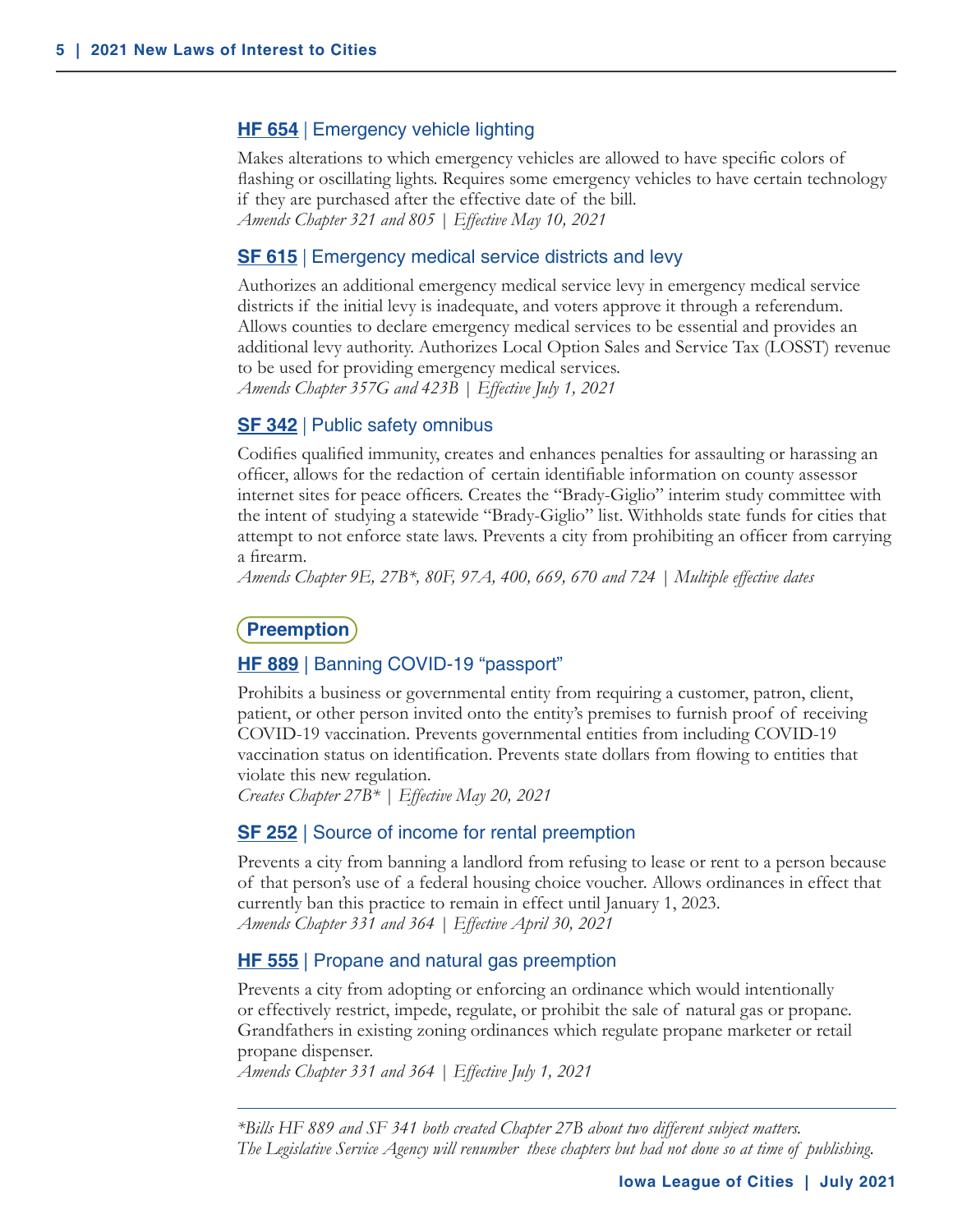#### <span id="page-5-0"></span>**HF 756** | Weapons omnibus

Prevents a city from regulating the "carrying" of firearms. Authorizes EMS personnel to be issued a professional permit to carry a firearm under certain circumstances. Makes alterations to the weapon permitting and acquisition requirements. *Amends Chapter 8A, 232, 562A, 562B and 724 | Effective July 1, 2021*

#### **HF 313** | Minor operated business preemption

Prevents a city from requiring an "eligible business" which operates for less than 89 calendar days and by a person under the age of 18 to require a permit, license or to pay a fee.

*Amends Chapter 331 and 364 | Effective June 16, 2021*

#### **HF 309** | Non-profit donor privacy

Adds donation and membership records from a non-profit to the list of confidential records. Prevents public entities from publishing these records. *Amends Chapter 22 and 22A | Effective July 1, 2021*

#### **HF 802** | Divisive concept training

Prevents public entities from including "divisive" and other concepts defined in the legislation within mandatory employee training materials or requirements. *Amends Chapter 25A, 256H and 279 | Effective July 1, 2021*

#### **HF 847** | Mask mandate preemption

Prevents local governments from requiring owners of real property to implement a face mask requirement on their property. *Amends Chapter 280 | Multiple effective dates*

#### **Broadband**

#### **HF 848** | Broadband investment

Creates a new broadband grant to internet providers for the investment, installation and deployment of broadband into underserved areas. Provides various matching grant sizes based on the projected internet speeds being deployed. Funding for the grant was provided in separate legislation.

*Amends Chapter 8B | Effective July 1, 2021*

#### **HF 871** | Broadband forward certifications

Requires the Chief Information Office coordinate with local governments to ensure there is an opportunity to lay broadband infrastructure alongside public construction projects. Directs the Iowa Economic Development Authority to develop certification programs to encourage political subdivisions to further develop broadband access and infrastructure. *Amends Chapter 15E | Effective July 1, 2021*